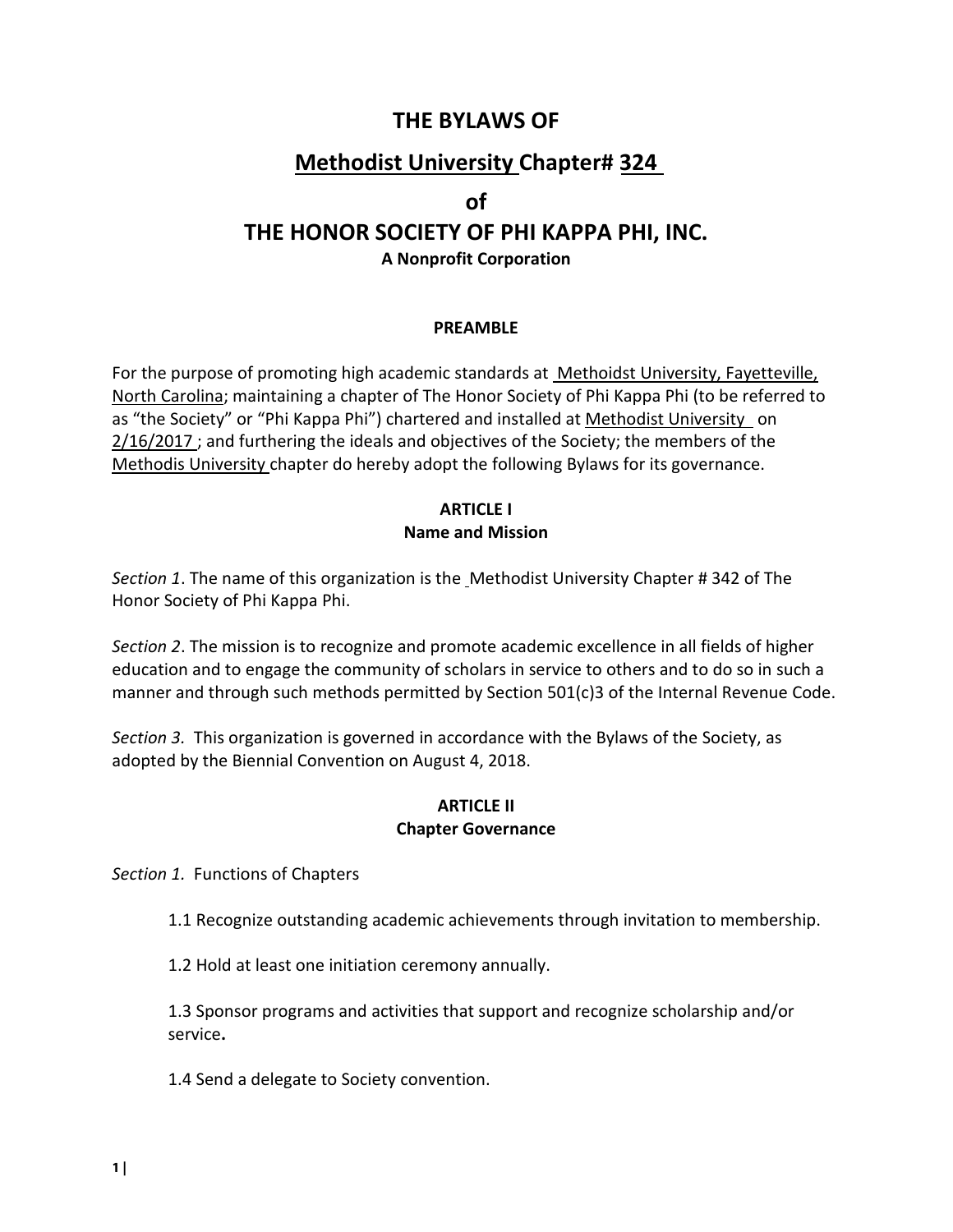1.5 Participate in other relevant meetings or workshops for officer leadership development

1.6 Publicize and promote Society awards and programs, including endorsement of one candidate who meets the criteria in the annual fellowship competition.

#### *Section 2.* Adoption of Chapter Bylaws

2.1 Each chapter will adopt bylaws that align with the bylaws of the Society and submit them to the national office.

2.2 If the chapter amends its bylaws, the chapter will file any amendments or revisions with the Society within 60 days of the date the amendment or revision is approved by the chapter.

2.3 When chapter bylaws are updated solely to reflect changes in Society bylaws as approved by a convention, the chapter bylaws affected by those national changes may be amended without a vote of the general membership.

2.4 When the Society bylaws are changed in such a manner that necessitates revision of chapter bylaws, if any chapter has not sent updated bylaws to the national office within 90 days of receipt of those revisions, the Society will make the necessary revisions and send the updated version to the chapter.

#### *Section 3.* Chapter Governance

3.1 The elected officers will include at minimum an executive committee composed of a President, a President-Elect, a Secretary, a Treasurer, and one Student Vice President. Additional offices may be established as the chapter may prescribe. Student members may hold any chapter office with the exception of President, President-Elect, Secretary, and Treasurer. Chapter officers must maintain active membership in order to hold office (see Article III.2.1).

3.2 Chapters will determine the terms of office. When an election occurs, a report will be sent promptly, and in no case later than August 31 of each year, to the Society.

3.3 The management of the chapter will be vested in the executive committee.

3.4 At conventions or times the Society deems necessary, the chapter will appoint one delegate to vote on behalf of the chapter.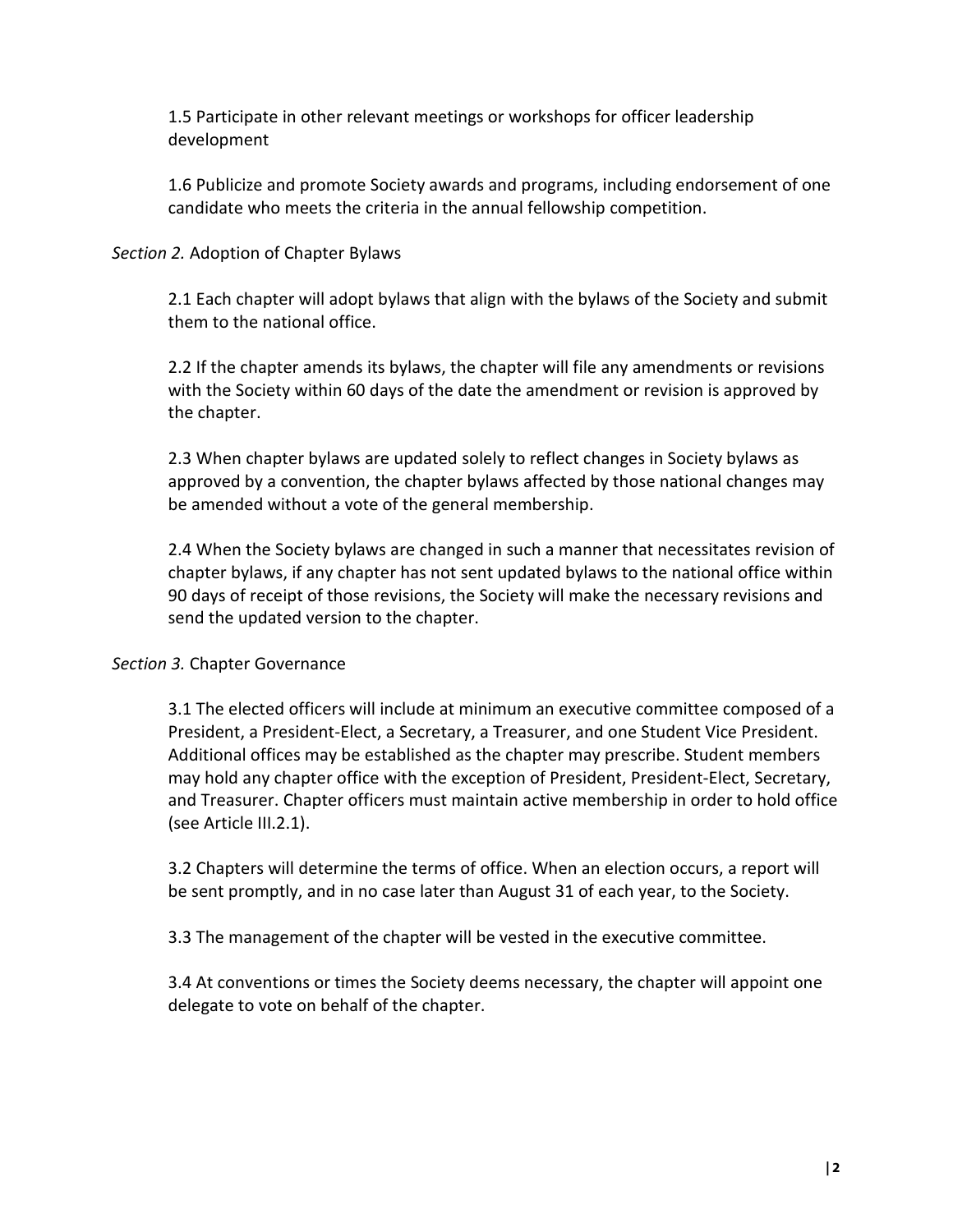*Section 4*. Chapter Fees and Reporting Responsibilities

4.1 Each chapter is responsible for transmitting fees from its new members to the Society within 30 days of initiation.

4.2 Each chapter is responsible for filing a financial report with the Society within 60 days of the close of the fiscal year.

4.3 Each chapter is responsible for filing an annual report with the Society by August 31.

4.4 Each chapter is responsible for filing an annual 990 report with the IRS in accord with federal timelines.

*Section 5.* Chapter Management

5.1 The management of the chapter will be vested in the executive committee.

5.2. At least a majority of the executive committee will constitute a quorum for the transaction of business at any regular or special meeting.

5.3 In all matters not specified by these Bylaws or the Society Bylaws, the procedures set forth in the current edition of Robert's Rules of Order will be used.

#### **ARTICLE III Membership**

*Section 1*. Membership in the Society is open to scholars from all academic disciplines without regard to race, color, gender, national origin, religion, age, disability, genetic information, or sexual orientation. Members are expected to behave with integrity and high ethical standards.

*Section 2*. The following membership categories are authorized:

2.1 **Active members** are those who have paid Society dues for the current year. Those who pay both Society dues and chapter dues are also active members of the Society and the chapter. Active members have access to all available benefits offered by the Society and may be eligible to serve on Society committees and hold Society office.

2.2 **Inactive members** are those who fail to pay Society dues for the current year. Inactive members do not enjoy the privileges of member benefits, voting, serving on committees, or serving as chapter or Society officers.

2.3 **Life members** are those who have been invited and initiated and have paid the life membership fee or have been accorded this status by the action of the Board. Life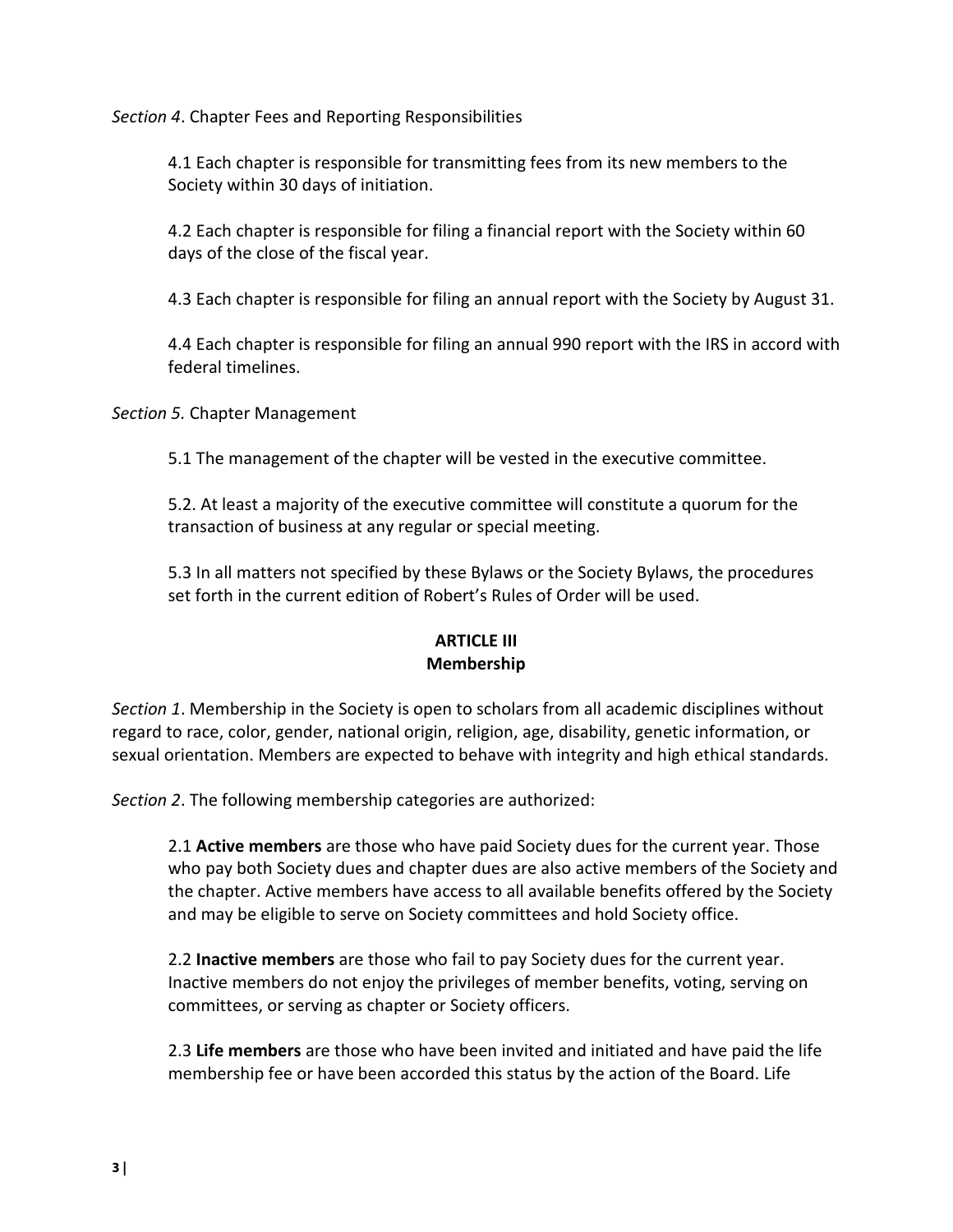members of the Society who wish to remain active chapter members must continue to pay chapter dues.

2.4 **Special memberships**, distinguished or honorary, are nominated by a chapter, member, or the Board. Special memberships are conferred upon approval of the Executive Director, Society President and appropriate Divisional Vice President.

Appropriate fees are due from the chapter once the nomination has been approved. There are two types of special memberships:

2.4.1 A **distinguished member** is one who has served the Society in an outstanding manner and has shown a sustained record of leadership within the Society. The individual will receive a life membership in Phi Kappa Phi and a distinguished member certificate.

2.4.2 An **honorary member** is one who is not an alumnus/alumna, employee, or student of the chapter's institution but is an individual who has achieved eminence in some academic, creative, intellectual or other career endeavor. The individual will receive a life membership in Phi Kappa Phi and an honorary member certificate.

2.5 Members who have served their chapters may be awarded meritorious service recognition. This recognition does not require Society approval.

*Section 3.* **Student** eligibility for membership in an institutional chapter should be determined separately for each academic unit or program, e.g., department, school, or college. Academic achievement is the only criterion by which eligibility may be determined. For those institutions that do not rank students using grades, the chapter will include the method of determining eligibility in its chapter bylaws.

Those persons recognized by individual chapters must be invited in compliance with the following standards:

3.1 **Undergraduate students** in any department of a college or university who have completed at least 24 semester hours or 36 quarter hours at that institution, and have had no charges of academic integrity or code of conduct resolved against them, and

3.1.1 who, in their junior year, rank academically in the upper 7.5 percent of the class, after completing 72 semester hours or 108 quarter hours at the time of invitation, or

3.1.2 who, in their senior year, rank academically in the upper 10 percent of the class after completing 90 semester hours or 135 quarter hours at the time of invitation.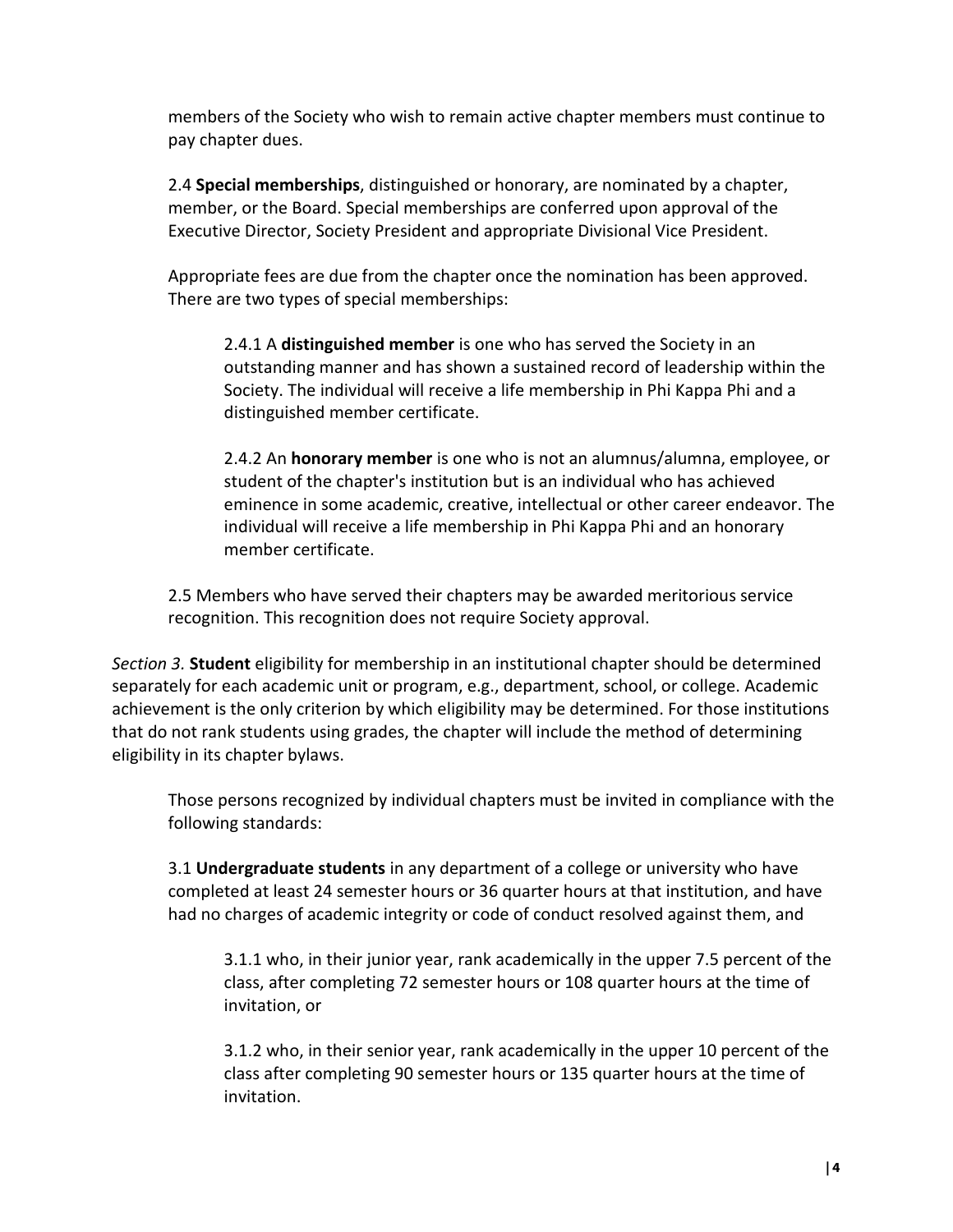3.2 **Graduate and professional students** in any department of a college or university who have completed at least 18 semester hours or 27 quarter hours at that institution, and have had no charges of academic integrity or code of conduct resolved against them, and as post-baccalaureate degree students rank academically in the upper 10 percent of all graduate and professional students at the time of invitation.

3.3 **Students who have graduated** since the last initiation and who meet the requirements for membership are eligible.

*Section 4.* Members of the **institution's faculty, administration, professional staff, alumni, or community leaders** who exhibit excellence and high ethical standards may be extended membership.

4.1 The total number invited may not exceed 4 percent of the number of students invited by the chapter that year.

4.2 Chapters that invite fewer than 200 students per year may be allowed to initiate a maximum of 8 persons per year.

*Section 5.* Membership Expectations

5.1 Members should conduct themselves at all times in a manner consistent with integrity and high ethical standards.

5.2 If at any time, it becomes known to the Society that, after initiation, a member has failed to behave with integrity and high ethical standards, the person's membership may be revoked by either the chapter's Executive Committee or by the Society's Board of Directors. Grounds for revocation of membership include, but are not limited to, the following:

5.2.1 a charge of academic integrity resolved against the member 5.2.2 an institutional code of conduct charge resolved against the member 5.2.3 a criminal conviction of a felony or misdemeanor that reflects that the member failed to act with integrity and high ethical standards 5.2.4 failure to follow the Society's Code of Ethics 5.2.5 any other conduct where a member fails to act with integrity or high ethical standards.

5.3 If the membership is revoked, the person has the right to appeal to the Executive Director within 60 days of the date the membership was revoked. The Executive Director's decision is final.